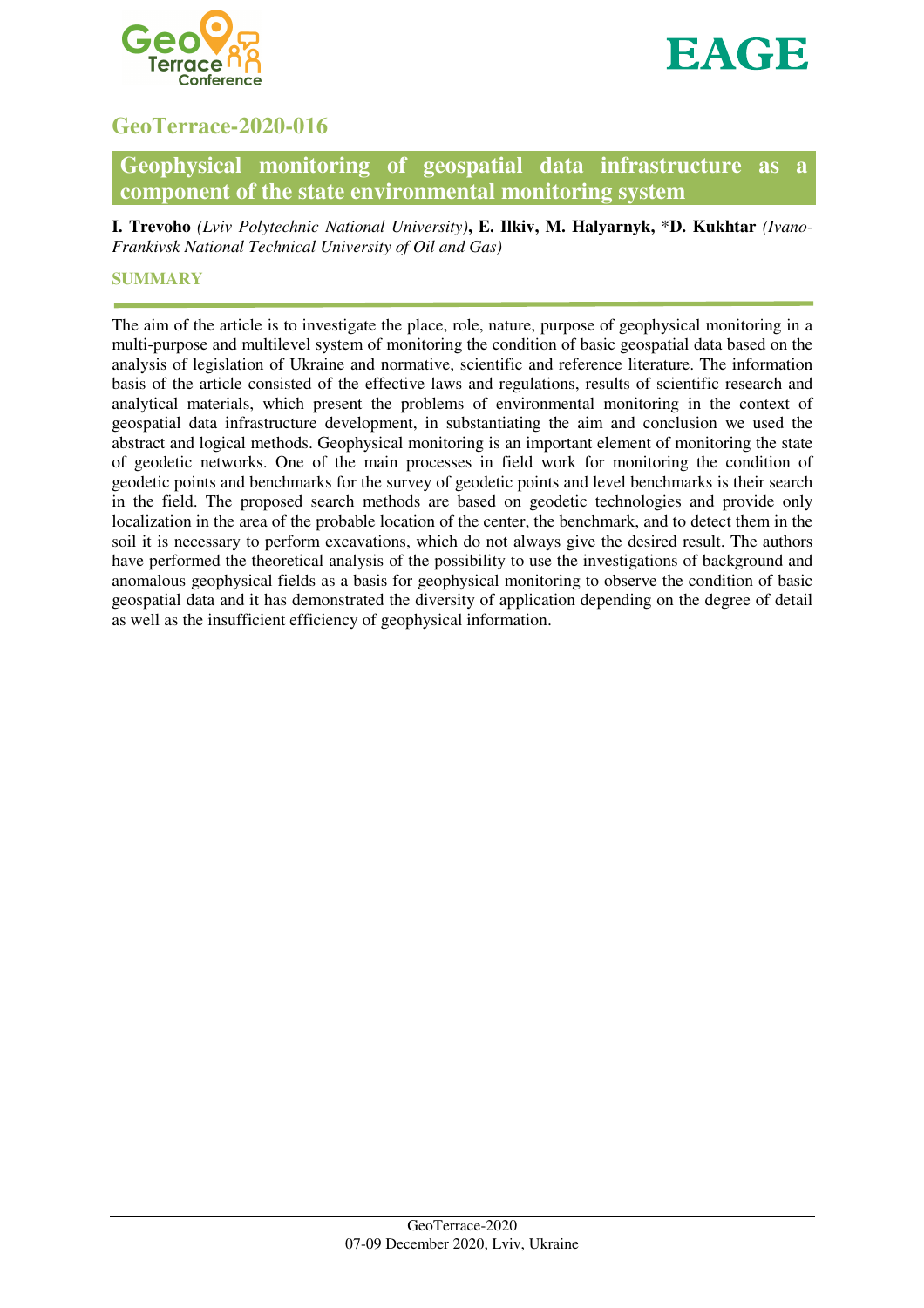



# **Introduction**

The modern system of environmental monitoring on the territory of Ukraine is outlined in detail in the legislative act (On approval of the Regulations on the State Environmental Monitoring System, 2019), in particular - the subject matter, elements and components of the monitoring system, objects, principles of the monitoring system, the list of central authorities of the executive power, enterprises, institutions of the organization and other subjects of the monitoring system, which perform the observation of the properties, characteristics of the environmental components and are responsible for its condition, as well as in the normative document (State Service of Geology and Subsoil of Ukraine. On approval of Methodological Recommendations on Monitoring and Scientific Support of Subsoil Use, 2012) suggesting the recommendations on carrying out the subsoil use monitoring.

The aim of the article is to investigate the place, role, nature, purpose of geophysical monitoring in a multi-purpose and multilevel system of monitoring the condition of basic geospatial data based on the analysis of legislation of Ukraine and normative, scientific and reference literature.

# **Methodology**

In the presented article, we used the methods of information processing. The information basis of the article consisted of the effective laws and regulations, results of scientific research (Kamenieva, 2020, Karpinskyi, 2006) and analytical materials, which present the problems of environmental monitoring in the context of geospatial data infrastructure development, in substantiating the aim and conclusion we used the abstract and logical methods.

#### **Results**

The Law of Ukraine on the National Geospatial Data Infrastructure adopted in 2020 defines the legal and organizational principles of infrastructure functioning, in particular, Section II provides the list of 17 diverse objects, the information on which is included into the basic geospatial database (On the National Geospatial Data Infrastructure. Law of Ukraine, 2020), which are diverse in their structure, use, purpose. Using the available GIS tools (Shypulin, 2014.) the mentioned geospatial data objects can be identified as points, lines and polygons.

The modern geophysical methods allow to determine the groundwater level in the near-surface layer of the Earth, properties, capacity of different soil layers, the position of karst cavities and other geological phenomena that affect the geospatial database functioning.

In accordance with the authors' opinion, one can consider as the point objects in the context of geophysical monitoring the reference systems of coordinates and altitudes, which are fixed by positions, the state border of Ukraine, in particular: border signs as separate points; the boundaries of administrative-territorial units which are fixed by boundary signs.

The linear elements include geodetic networks (leveling networks, trilateration, triangulation and other types of geodetic networks); boundaries of administrative-territorial units as closed lines, street and road network of settlements, highways, railways, utilities, the planar elements - the territories of administrative-territorial units, hydrographic objects and hydrotechnical structures, settlements, buildings and structures, land and soils, airfields, sea and river ports, land plots.

It is not possible to use geophysical monitoring to observe the condition of other basic objects (street registers, geographical names, digital terrain model, orthophotos) of geospatial data.

At the present stage of geophysics development, the geophysical monitoring (Shevchenko, 2018), includes the following types of geophysical monitoring (Figure 1): gravimetric, magnetometric, electrometric, seismometric, geothermal, radiometric, meteorological. (Kornienko and Liashchuk, 2017) indicate in their paper a set of geophysical monitoring tools, including radio, seismic, acoustic,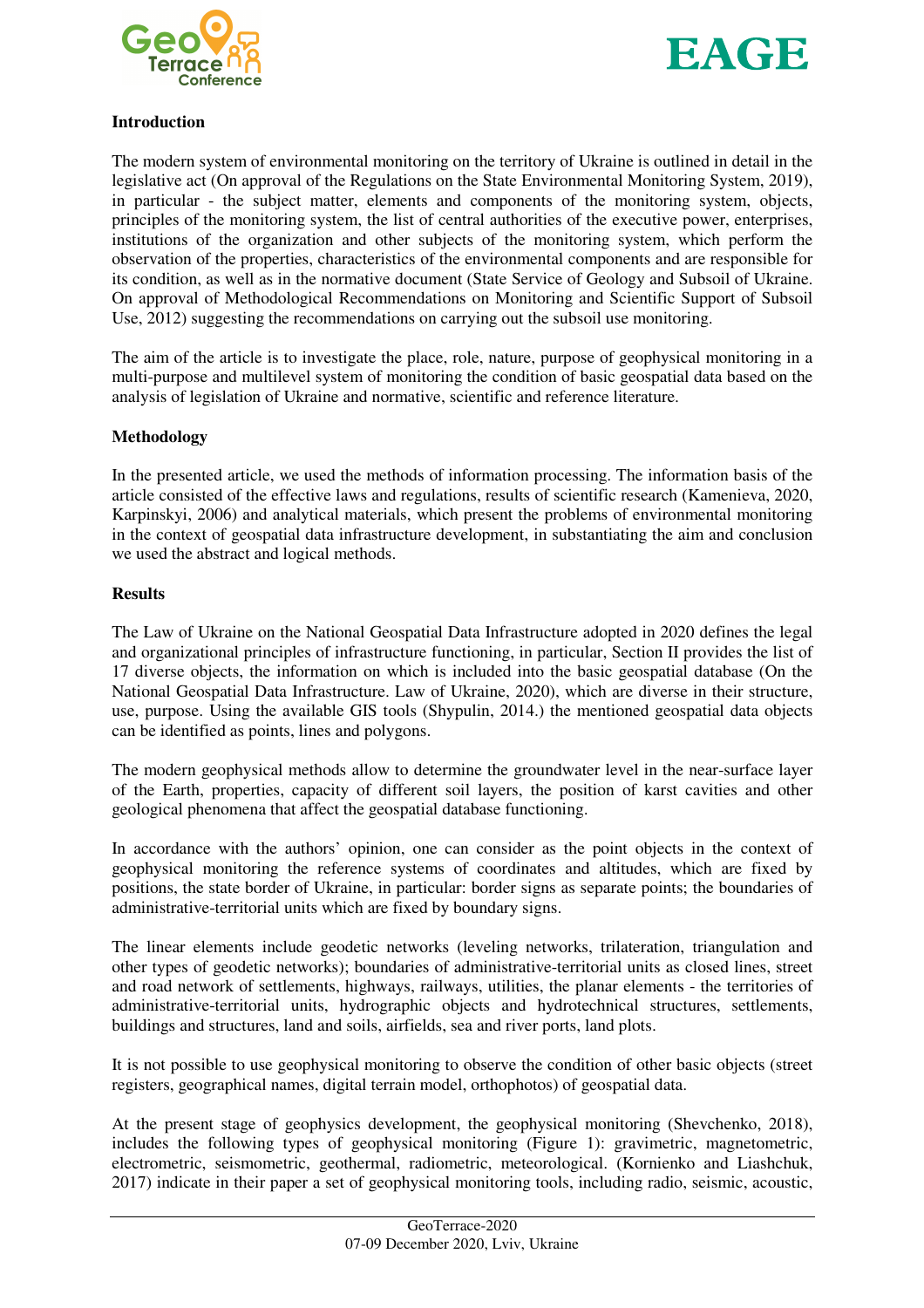



magnetic and aerosol and physical phenomena that they register, which form the basis of geophysical monitoring and for what purposes they are used, the degree of geophysical monitoring accurateness.

The proposed methods are used for the national and regional purposes. In the work of (Cherniaha, 2000), geophysical monitoring is presented for observation of several basic geospatial data in combination with the other types of monitoring. In the work of (Astashkina, 2010), geophysical monitoring is presented as one of the components of geological environment monitoring.



*Figure 1. Types of engineering and geophysical monitoring for geospatial data infrastructure* 

Geophysical monitoring is an important element of monitoring the state of geodetic networks. One of the main processes in field work for monitoring the condition of geodetic points and benchmarks for the survey of geodetic points and level benchmarks is their search in the field. The proposed search methods are based on geodetic technologies and provide only localization in the area of the probable location of the center, the benchmark, and to detect them in the soil it is necessary to perform excavations, which do not always give the desired result.

The difference in the physical properties of the materials of the underground centers, benchmarks and the surrounding soil environment determines the prospects for the application of field geophysics methods to search for geodetic points and landmarks in the field. The presence of the center, the benchmark in the near-surface layer of the earth's crust is considered by field geophysics as inhomogeneity and an obstacle in the interpretation of field measurements. Therefore, the question arises of the choice of engineering and geophysical methods to identify in the soil centers of geodetic points and benchmarks.

The results of the application of engineering and geophysical methods for the search in the soil of underground centers or landmarks are quite promising. The physical basis of these studies are: the method of direct current electrical resistance, magnetic exploration and the method of transient processes of inductive geoelectrical exploration.

The use of artificial or processed natural materials for the manufacture of centers, benchmarks locally changes in small sizes the size of normal physical fields of the Earth, which can be detected by methods of engineering geophysics. Among the physical fields should be noted natural fields: magnetic, gravitational, thermal, seismic, nuclear-physical, as well as artificial creation: electromagnetic, seismic fields.

However, it is still necessary to develop scientific, technical and regulatory and economic criteria for the selection of geophysical methods based on the preliminary calculation of anomalies of natural and artificial physical fields in order to possibly use them in the survey of geodetic points and landmarks. When performing calculations, it is necessary to take into account the requirements of current regulations and especially economic requirements, which regulate the procedure, qualitative and quantitative composition of field units that perform surveys, as well as their instrumental and technical support.

Installation, the external design of the geodetic point and the subsequent location of the center in the near-surface layer of the earth's surface changes the physical properties of the soil and geological environment in the locations of geodetic points.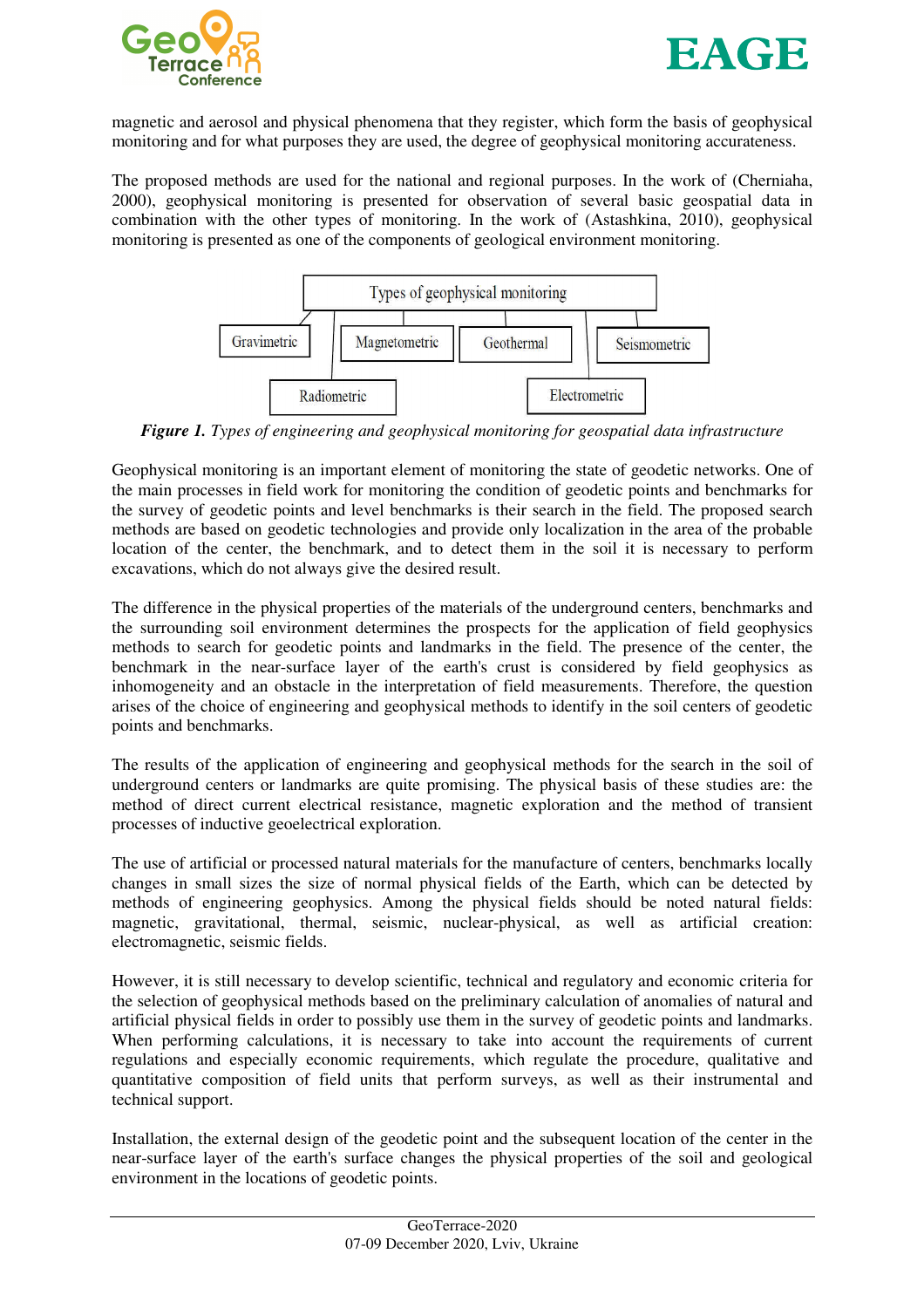



The analysis of the information pool, including research works, legislation, regulations, technology, shows that the use of geophysical monitoring for each of the 17 basic geospatial data is specific and should have its own criteria for use depending on the level of detail.

Thus, the geophysical monitoring for the first three points, in particular the coordinate and altitude reference system, the state border of Ukraine and the boundaries of administrative-territorial units, must have a local level at which geophysical monitoring can (geometrically) be point-like (magnetometric, georadar observations) when observing the state geodesic points of Ukraine or boundary markers and at the same time have a linear or planar nature (electrical profiling, vertical electrical sounding, microseismic zoning, magnetometric survey, shallow frequency sounding (Ortuani et al., 2015).

In megacities, in the territories of large industrial facilities, where their geodetic networks are created and operate, in which the density can reach 8 points per 1 km2, and the number of boundary markers may exceed the density allowed by regulations. Engineering and geophysical monitoring allows to monitor local artificially created geophysical fields that affect the state of underground communications, underground centers, landmarks, soil boundary markers and especially the state of metal centers. The presence of electrified facilities, transformer and distribution stations, cable and overhead power lines, external contact networks for electric trains and contact rails for the subway, all this leads to the appearance of stray currents, the presence of which causes electromagnetic corrosion in metal underground centers. All lead to corrosion of both metal and reinforced concrete - materials for the manufacture of geodetic points, leveling, boundary markers, utilities. Instability in time and the presence of stray currents in such areas is a significant obstacle not only to the detection in the near-surface strata of the Earth signs of geodetic basis, engineering communications, as well as for their identification and monitoring to monitor their condition.

In the system of objects observation, the geophysical monitoring will have point and planar nature at the local or regional level, and will cover the condition of surface pattern at the regional or national level.

#### **Conclusions**

The authors have performed the theoretical analysis of the possibility to use the investigations of background and anomalous geophysical fields as a basis for geophysical monitoring to observe the condition of basic geospatial data and it has demonstrated the diversity of application depending on the degree of detail as well as the insufficient efficiency of geophysical information use by geospatial data manager during the observation of their condition, especially the condition of the coordinate and altitude basis sites and boundary points that fix on the Earth's surface the location of the boundaries of administrative-territorial units, and also insufficiently fully represented interaction of thematic geospatial data that are not classified as basic geospatial data at different levels of monitoring.

The use of geophysical monitoring will significantly increase the reliability and accuracy of determining the quantitative parameters of basic geospatial data for their effective consumption by modern society.

#### **References**

- Astashkina O. A. (2010) Heofizychnyi monitorynh heolohichnoho seredovyshcha na tekhnohennonavantazhenykh terytoriiakh. Avtoref. dys. ... kand. heol. nauk: 04.00.05, Kyiv. 19 p. (in Russian)
- Cherniaha P. H. (2000) Heodezychnyi monitorynh terytorii atomnykh elektrychnykh stantsii: teoriia i praktyka. Dys... d-ra tekhn. nauk: 05.24.01, Rivne. 366 p. (in Ukrainian)
- Kamenieva T. (2020) Formuvannia Natsionalnoi infrastruktury heoprostorovykh danykh v Ukraini ta yoho pravove vrehuliuvannia. *Hromadska dumka pro pravotvorennia.* № 9 (194), 21–25. (in Ukrainian)